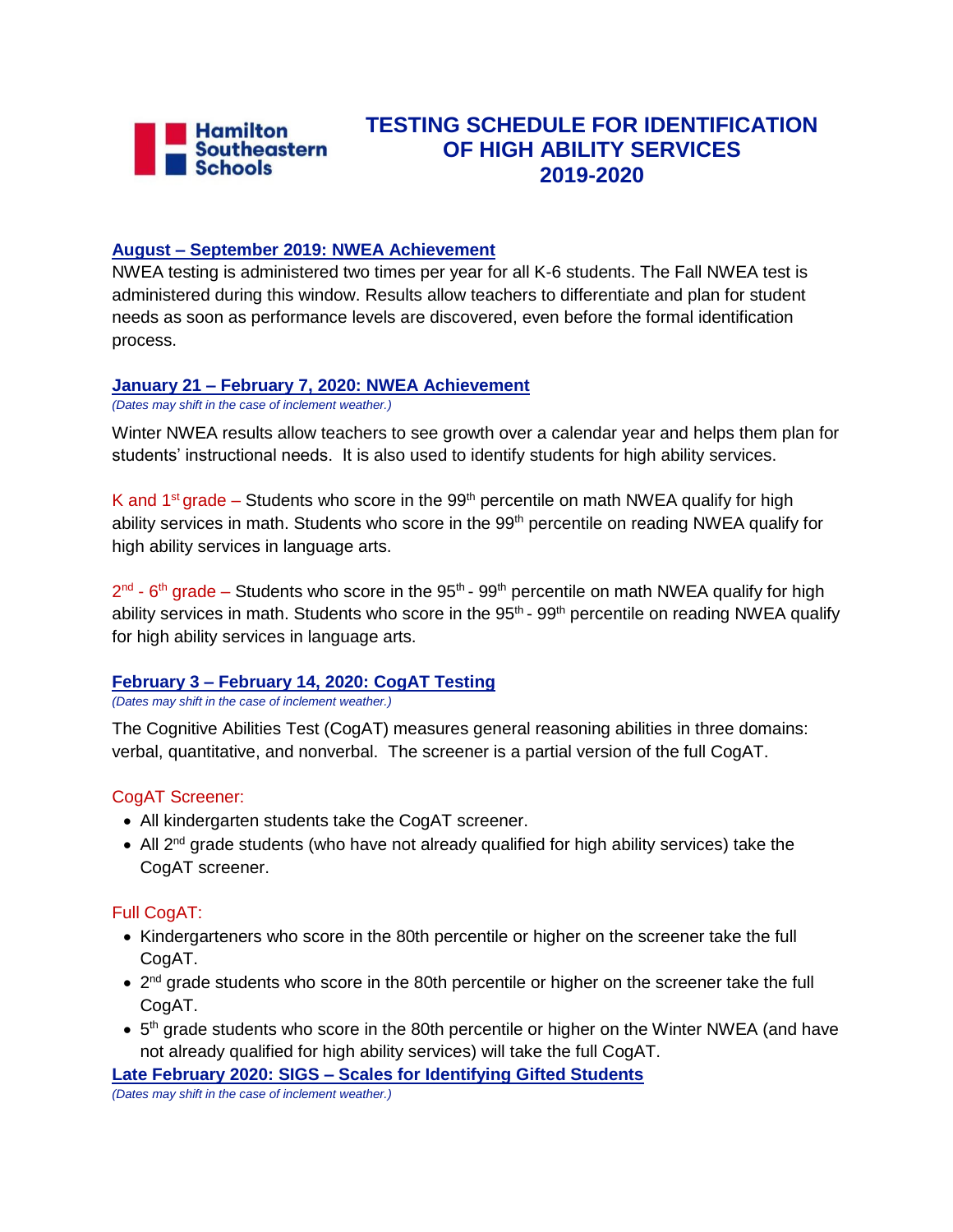Scales for Identifying Gifted Students *(SIGS)* is an identification instrument used if the score of a student in grades K, 2, or 5 falls within the standard error of measure on either Winter NWEA or CogAT. SIGS will be completed online by the teacher and family of the student.

### **March 2020: One-year Advanced Math Assessment**

Students in fourth through seventh grade who do not already receive high ability math services may take a readiness test to skip a year of mathematics with both a:

- Math NWEA score in the 80<sup>th</sup> percentile or above *AND*
- Current teacher recommendation

Information regarding this readiness test will be sent home via each school's building high ability coordinator. Testing will be administered in March 2020.

### **March 2020: Two-year Advanced Math Assessment**

At the intermediate and junior high levels, some students may elect to participate in a two-year advanced math course. This is not generally recommended for the majority of students who receive high ability services and must be carefully considered, as students may earn multiple high school credits and receive grades toward their high school GPAs as junior high students.

To enroll in two-year advanced math,

students must meet ALL requirements in ONE of the following sections:

| • Currently receive one-year            | • Currently receive one-year                       | • Currently receive one-year                     |
|-----------------------------------------|----------------------------------------------------|--------------------------------------------------|
| advanced math services                  | advanced math services                             | advanced math services                           |
| • Score in the $98th$ -99 <sup>th</sup> | • Score in the 98 <sup>th</sup> -99 <sup>th</sup>  | • Score in the $96th-97th$                       |
| percentile on the Winter                | percentile on the Winter                           | percentile on the Winter                         |
| <b>NWEA</b>                             | <b>NWEA</b>                                        | <b>NWEA</b>                                      |
| • Teacher Recommendation                | • Demonstrate readiness on<br>proficiency testing* | • Teacher Recommendation                         |
|                                         |                                                    | Demonstrate readiness on<br>proficiency testing* |

\*Information regarding this readiness test will be sent home via each school's building high ability coordinator and testing will be administered in March 2020.

# **April 2020: Results Reported**

Results of the identification process are reported to families through email. Identified students will automatically receive high ability services beginning in August 2020. To decline high ability